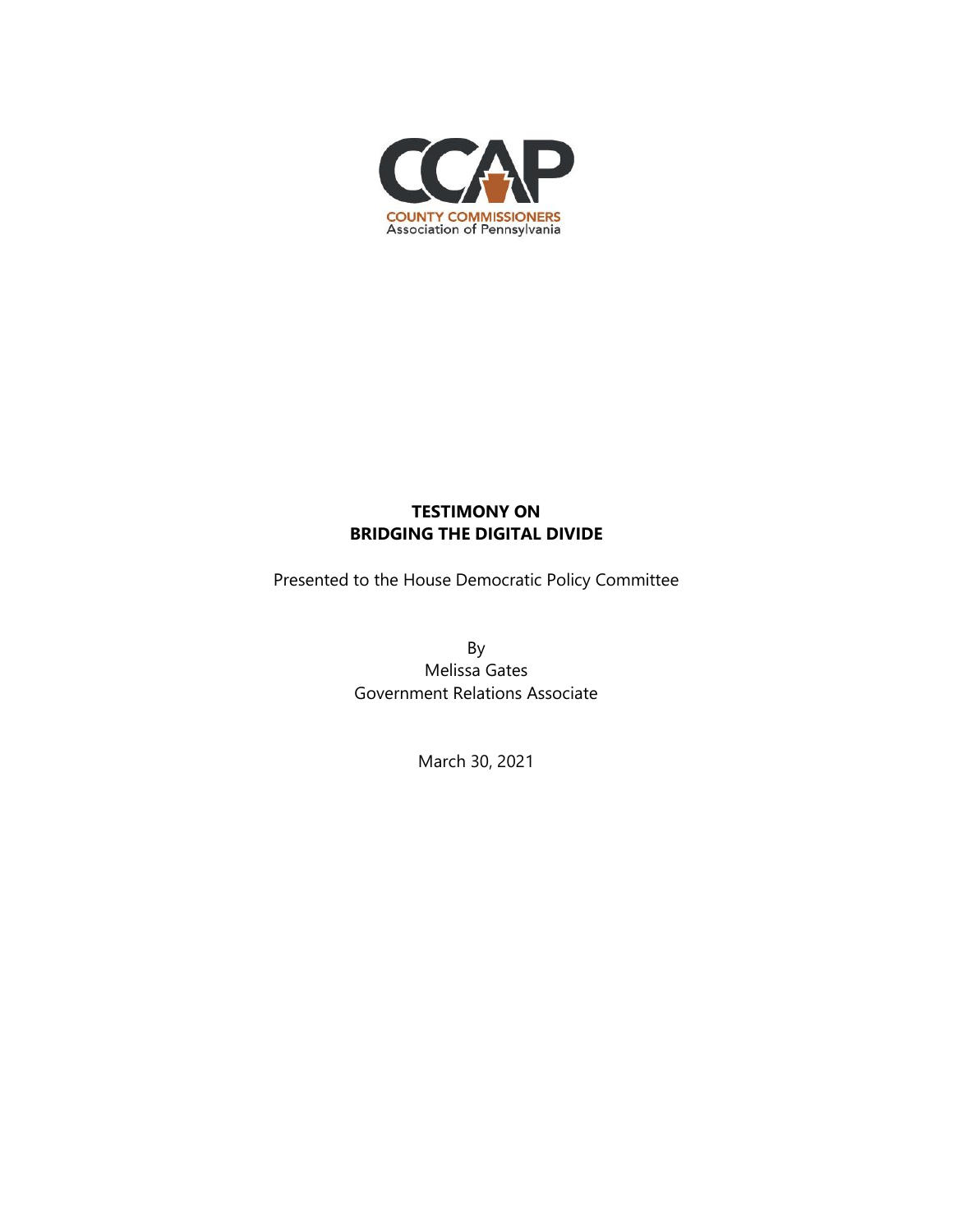The County Commissioners Association of Pennsylvania (CCAP) is a non-profit, non-partisan association providing legislative, educational, insurance, research, technology, and similar services on behalf of all of the commonwealth's 67 counties.

We appreciate the opportunity offer our remarks on the importance of expanding broadband access to all of Pennsylvania's residents. Counties are a key partner with the state and federal government in solving the technological divide, and we appreciate the continued attention of the General Assembly on this issue.

Broadband expansion was a top priority for counties in both 2019 and 2020, long before the current distanced, digitally-reliant environment in which we find ourselves. We recognize that high-quality communication infrastructure is essential to our communities and critical for education, employment, economic development and the provision of efficient and effective services to our residents. High speed and reliable internet access have become a necessity for all Pennsylvanians, regardless of where in the commonwealth they are located. Rural, urban and suburban communities alike cannot continue to wait for infrastructure that is critical to our economic vitality and our personal quality of life. Without broadband, a significant number of Pennsylvanians are missing access to opportunities, while rural areas find it harder and harder to attract and retain residents and encourage business development.

Every citizen in the commonwealth deserves the access to broadband. Without broadband access opportunities are missed; access to broadband increases access to healthcare, education, and business. Whether it is a farmer seeking advice from an extension office, a senior studying to graduate, students and parents navigating virtual education, or an individual seeking counseling, all benefit from broadband access. The void in broadband is eroding cornerstones to healthy growth for thousands of citizens. Through the pandemic, communities had to adapt and develop new alternatives to access education, work and telehealth through broadband, further exposing the lack of availability and the need of Pennsylvanians for high speed and reliable internet access. Some individuals get to experience continuity and healthy growth, while others wait and potentially whither. Broadband, or the lack of it, is creating an arbitrary divide based on geography and economics. To create a viable and vibrant future with a healthy and educated public, high speed broadband access throughout Pennsylvania is necessary.

The need for access to broadband continues to be echoed at all levels of government as one of the biggest hurdles of the 21<sup>st</sup> century. Counties have been engaging in their own local solutions to provide internet connectivity for their residents, especially in rural areas, and better bandwidth capacity statewide. In many rural parts of the state, internet service providers have to build the infrastructure over long distances for few customers, which is often cost-prohibitive. County initiatives piloted throughout the state include leveraging of existing structures, investment in dark fiber and development of centralized community location hotspots. From innovators to investors and funders, counties convene stakeholders and act as support systems to give our communities this basic need.

Additionally, many counties utilized some of the County Relief Block Grant dollars from the